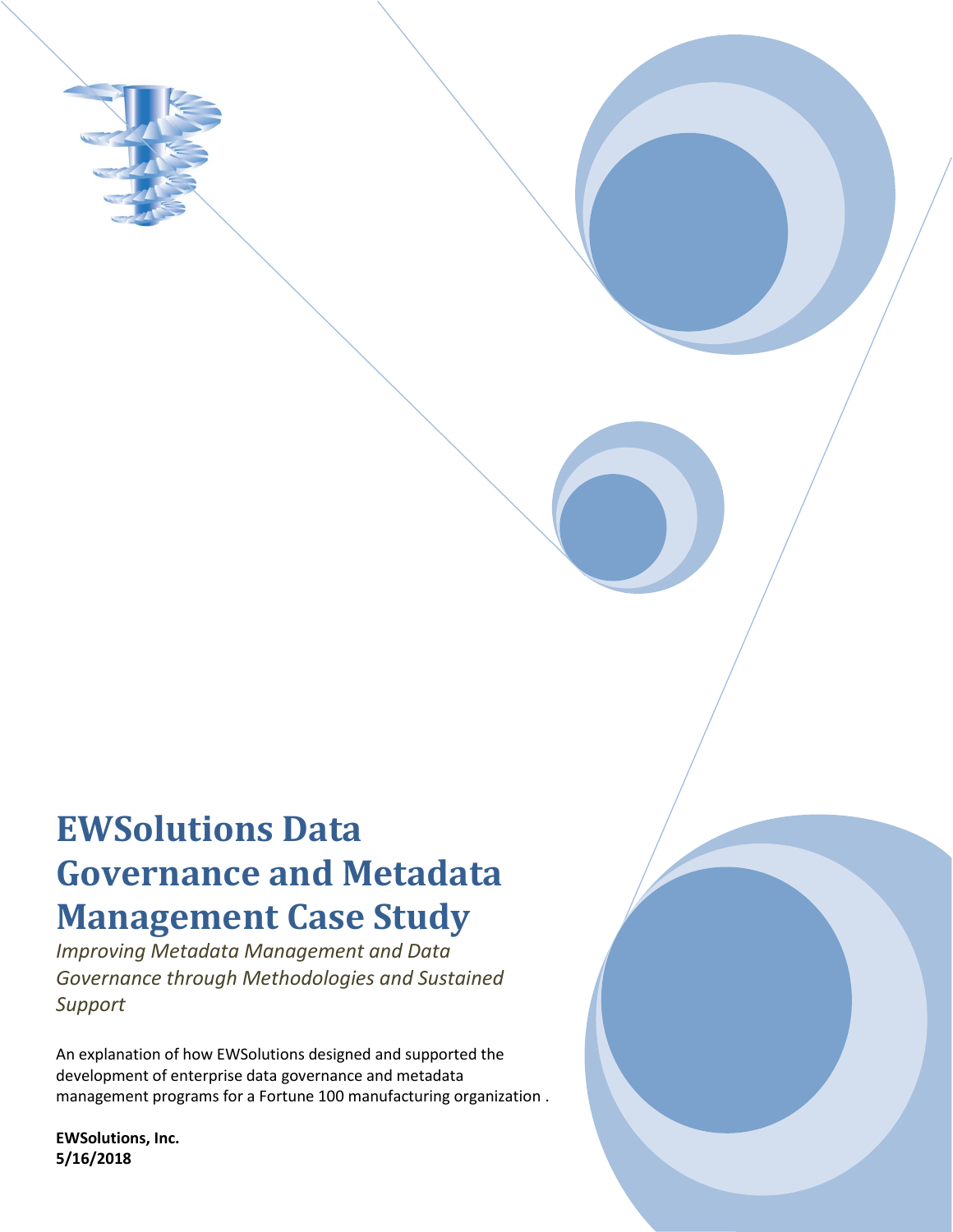# **Developing Metadata Management and Designing Enterprise Data Governance and Data Stewardship: A Case Study in How EW Solutions Supported Emerging Data Management for a Leading Manufacturer**

Micron Technology, Inc. is an American global corporation based in Boise, Idaho. The company produces many forms of semiconductor devices, including dynamic random-access memory, flash memory, and solidstate drives. Having grown through acquisitions, Micron has become a world leader in innovative memory solutions that transform how the world uses information. The company has been instrumental to the world's most significant technology advancements, delivering optimal memory and storage systems for a broad range of applications, with the world's largest portfolio of memory and storage products.

Since the company grew through mergers and acquisitions, the variety and the volume of data became a challenge as the company wanted more knowledge about its customers, sourcing partners, locations, and product distribution. Managing for a competitive advantage is possible only when the company can manage managing their information carefully, completely, and with confidence in the content.

Given the global nature of its diverse business, market, and customer base, Micron found itself faced with several data management challenges, and focused on its metadata management needs to support its data and information improvements.



### **Metadata Management holds the key to change**

Like most companies in the technologies industry, Micron searched for opportunities that allowed the company to differentiate itself from the competition through knowledge of its products across their creation and sales cycles, including materials sourcing data, product refinement, and customer information. Additionally, the continued acquisition of manufacturing and distribution locations added to the strain on the existing applications, and caused issues with reporting and delayed essential analytics from reaching executives.

Micron chose to explore support for metadata management to support some of its data management challenges, especially with its master data.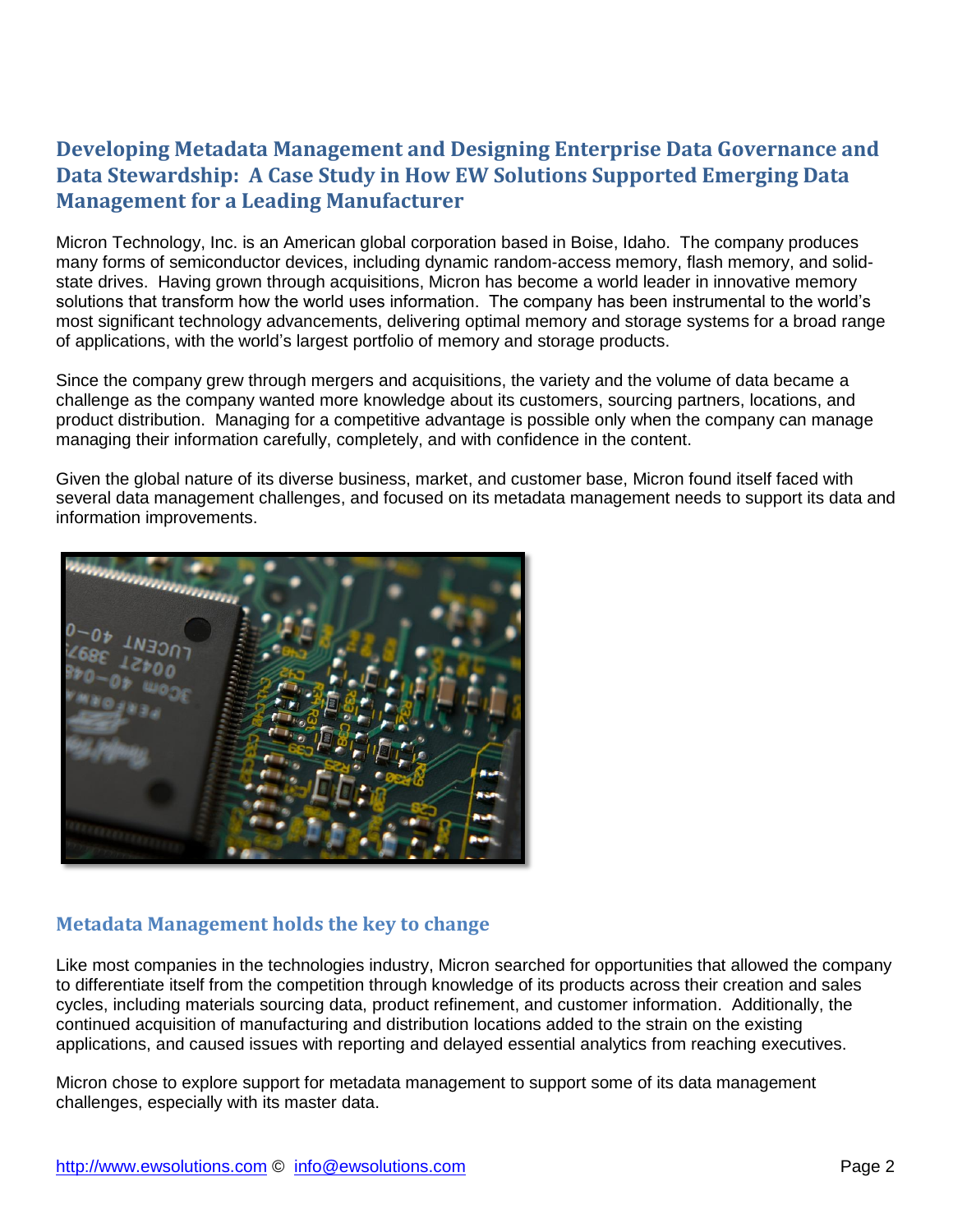The company retained industry leader [EWSolutions](http://www.ewsolutions.com/) and used its expert consultants to work with the chosen metadata management product vendor to develop an approach to metadata management for its master data, beginning with product data. [EWSolutions t](http://www.ewsolutions.com/)eam of experienced senior level metadata management consultants, led by President David Marco, was able to provide the company with exemplary advice, guidance, planning and execution support for metadata management. [EWSolutions](http://www.ewsolutions.com/) educated Micron staff in all aspects of metadata management, including business and technical metadata concepts and their applicability to the chosen application.

[EWSolutions a](http://www.ewsolutions.com/)lso supported the customization of metadata models to reflect Micron's business and technical needs.

Additionally, **EWSolutions** expertly guided the Micron team in the use of its industry leading M3<sup>sm</sup> methodology for metadata management. The results of this methodology implementation included:

- Analysis of  $M3<sup>sm</sup>$  against current metadata management activities and practices in the Micron applications environments
- Assessment of gaps between Micron's metadata management practices and industry proven practices in M3<sup>sm</sup>
- Incorporation of  $M3<sup>sm</sup>$  stages, phases, activities, templates into an enterprise approach for managing metadata, especially for the data integration needed in data integration and supply chain management

Micron team members became familiar with the best practices and industry standards used throughout the M3<sup>sm</sup> methodology and worked with **EWSolutions** to develop a company-wide approach to improved metadata management.

Finally, [EWSolutions](http://www.ewsolutions.com/) recommended that Micron have a comprehensive assessment of the current state of metadata management performed during a future stage of the implementation effort. This assessment would include business and technical recommendations for continued improvement of the managed metadata environment to support the organization's stated needs for context for its data and information.



## **Metadata Management program leads to Data Governance and Data Stewardship**

During the metadata program, [EWSolutions](http://www.ewsolutions.com/) recommended that Micron review its current, siloed, and nonenterprise approach to data governance. An [EWSolutions](http://www.ewsolutions.com/) senior level consultant examined Micron's data governance program and advised a variety of changes that would support the metadata management initiative more effectively. Ultimately, Micron initiated a revised data governance program based on [EWSolutions](http://www.ewsolutions.com/) advice.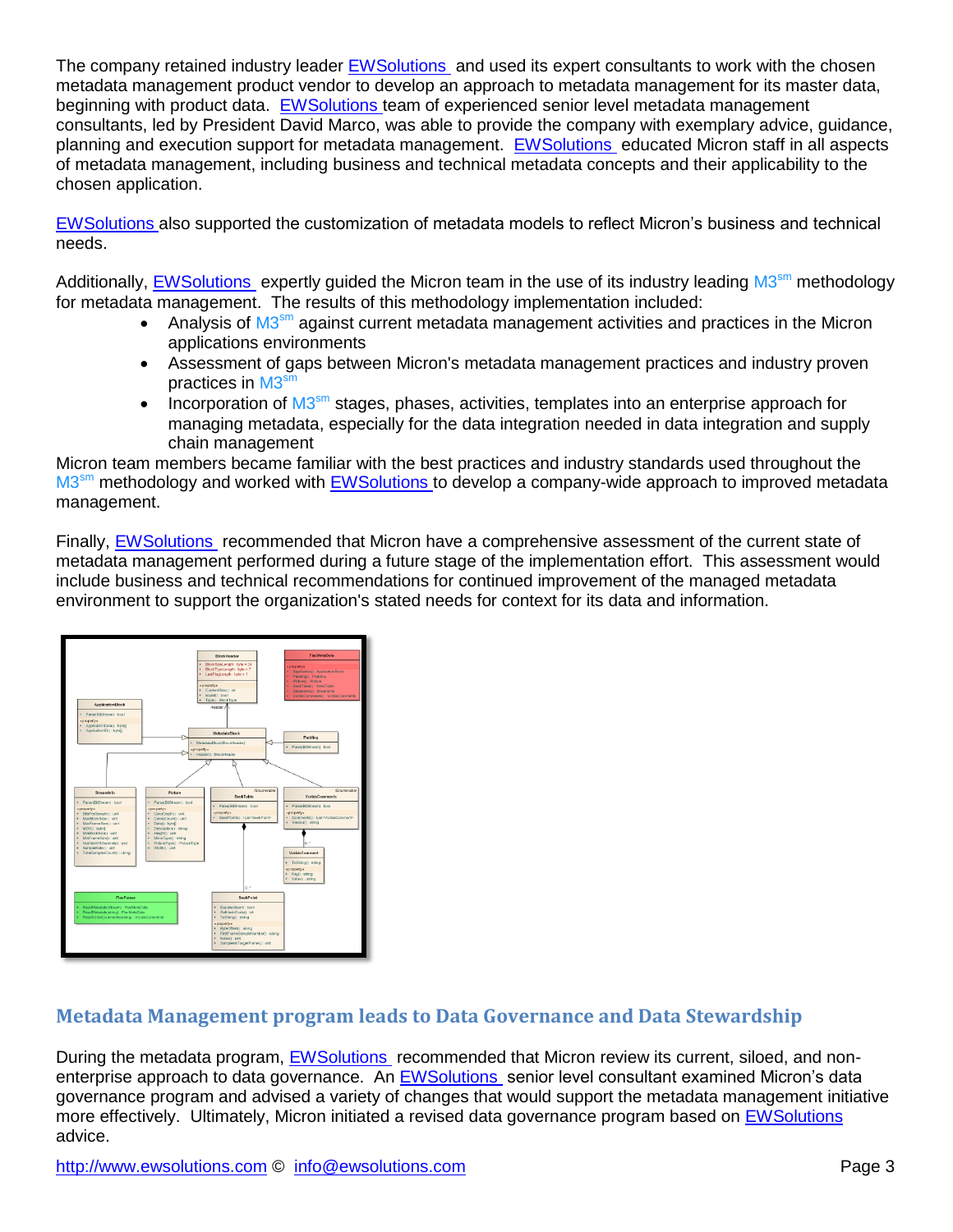[EWSolutions t](http://www.ewsolutions.com/)eam of experienced senior level data governance consultants was able to provide the company with excellent advice, guidance, planning, and execution support for data governance and data stewardship. This support included the revision of the current data governance program into an enterprise-wide, best practices-based approach for data governance and for the new data stewardship program. [EWSolutions](http://www.ewsolutions.com/)  educated Micron staff in all aspects of data governance and data stewardship. Training was delivered to business and technical staff in data governance and data stewardship concepts and in the processes and activities necessary for each role. [EWSolutions t](http://www.ewsolutions.com/)eam members served as part of the Data Governance Program team during the formation, development, and implementation stages of the program.

Additionally, Micron implemented [EWSolutions '](http://www.ewsolutions.com/) data governance methodology, **G3sm** the industry's only comprehensive, iterative, scalable and flexible approach to developing and managing the complex discipline of data governance and stewardship. The results of this methodology implementation included:

- Analysis of G3<sup>sm</sup> against current data governance and data stewardship activities and practices in the Micron organization
- Assessment of gaps between Micron's current data management and data stewardship practices and industry proven practices in  $\textsf{G3}^{\textsf{sm}}$
- Incorporation of  $G3<sup>sm</sup>$  stages, phases, activities, templates into an enterprise approach for data governance
- Development an enterprise data stewardship program based on  $G3<sup>sm</sup>$  stages, phases, activities, templates within the data governance framework

[EWSolutions c](http://www.ewsolutions.com/)onsultants brought outstanding credentials and dedication to the partnership while also offering:

- Exceptional experience in all areas of metadata strategy development metadata assessment, technical metadata architecture (Managed Metadata Environment - MME), metadata project management and metadata integration
- Exceptional experience in all facets of enterprise data governance program design and implementation
- Superior skills in data stewardship program development, especially for organizations that have an existing format that must be re-designed to incorporate best practices and be aligned with enterprise goals
- Thorough understanding of enterprise information management best practices and industry standards, especially in the areas of data governance and stewardship, data architecture, metadata management, master and reference data management, and the project management in these areas
- Sophisticated interpersonal communication skill for delivering knowledge transfer
- World-class educational skills that enabled delivery of training to a wide variety of business and technical staff members at many organizational levels
- The invaluable ability to view the technology from the business person's perspective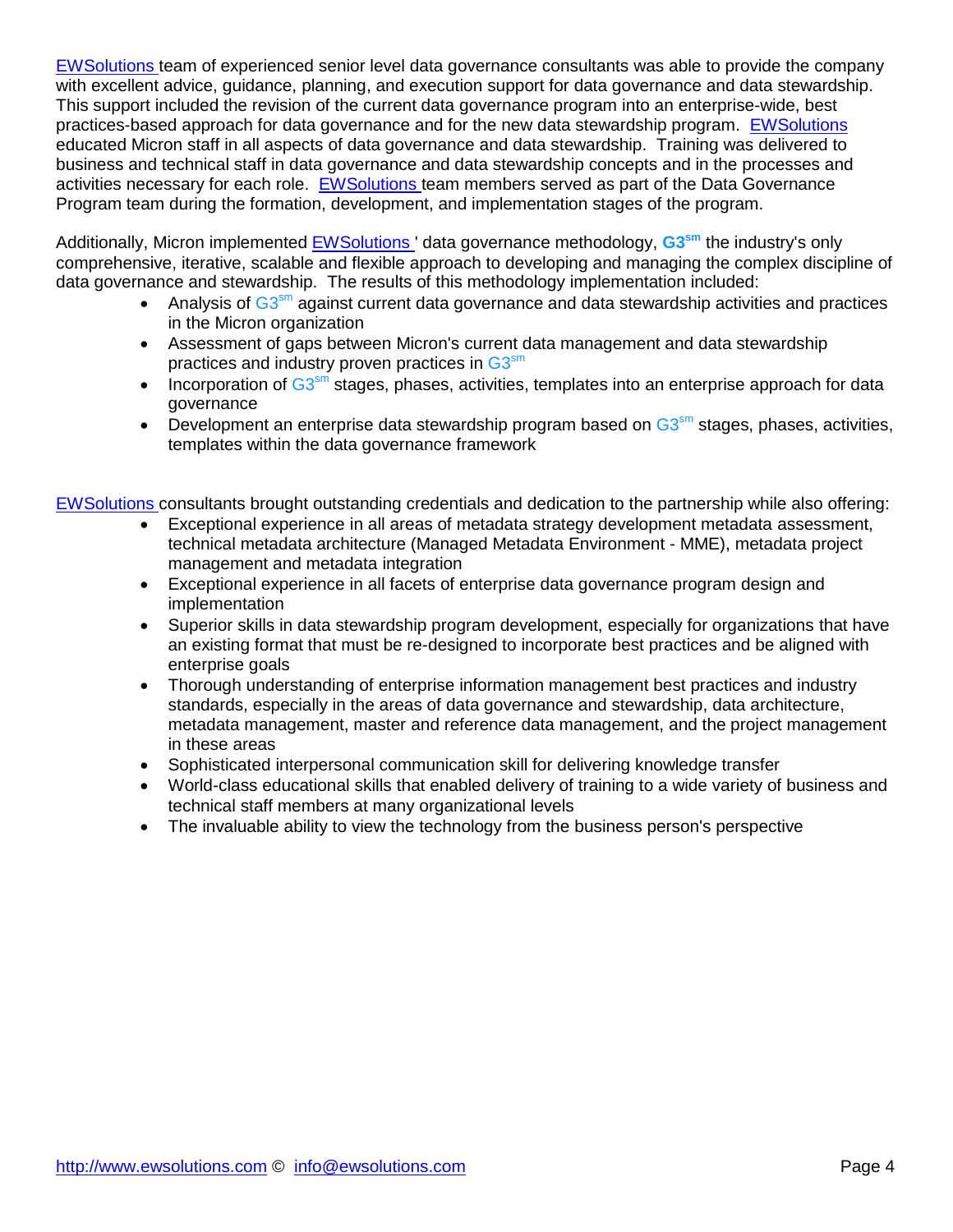## **Methodologies enable more rapid development and implementation through best practices**



EWSolutions' M3<sup>sm</sup> methodology for Metadata Management is a highly customizable, iterative, and workfloworiented methodology designed to help your organization achieve enterprise metadata management success effectively. With hundreds of fine-grained tasks with clear objectives, success factors, and responsible parties identified, M3<sup>sm</sup> enables the development of a managed metadata environment with the proper processes, people, and technologies.

The methodology is based on **EWSolutions'** consultants many years of helping clients successfully realize outstanding benefit from their metadata management efforts. M3 sm underscores **EWSolutions'** numerous award-winning efforts and thought-leading practices and supports integration with Enterprise Information Management (EIM), data governance, and data warehouse / business intelligence (DW/BI) efforts. M3<sup>sm</sup> is a self-sustaining, iterative, and customizable methodology that helps organizations to realize continuous return on investment (ROI) by identifying new business opportunities, improving efficiencies, and increased data quality through a metadata management program.

#### M3 sm **Methodology Critical Points:**

With highly customizable task narratives, templates, and examples, M3<sup>sm</sup> allows any organization to fit the methodology to its efforts, not the other way around. The methodology adds value to a metadata program without adding unnecessary complexity or unjustified efforts.

An iterative methodology with overlapping phases and activities, M3<sup>sm</sup> helps an organization anticipate and reduce risks within and across phases, providing strong validation of scope and results, while efficiently utilizing all resources, including time, personnel, funds, and effort.

The M3<sup>sm</sup> workflow provides discipline and manageability to any metadata management program. Developing a managed metadata environment can be very complex – using the M3<sup>sm</sup> methodology breaks the effort into manageable, measurable tasks to know the current state, target state, and next steps. With its clear success criteria and best-practice estimates, the methodology helps an organization achieve discipline and increase visibility to assess progress and identify needed adjustments efficiently and effectively.

EWSolutions' G3<sup>sm</sup> methodology for Data Governance and Data Stewardship, the industry's only comprehensive, iterative, scalable and flexible approach to developing and managing the complex discipline of data governance and stewardship. Combining the strategic, organizational and policy activities of data